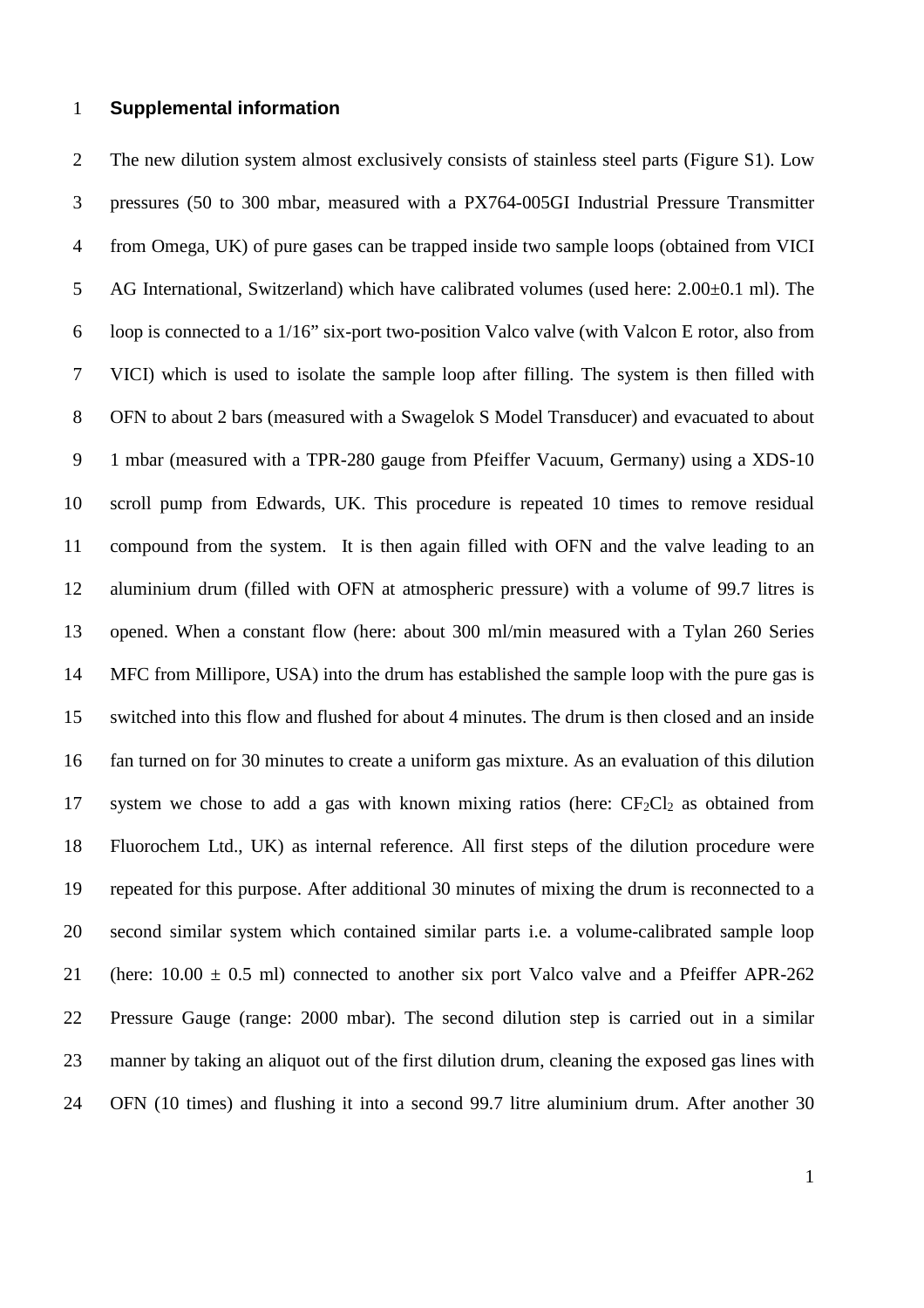1 minutes of mixing this drum was measured against a tertiary compressed air standard filled 2 and calibrated in 2006 by the Global Monitoring Division (GMD) of the National Oceanic 3 Atmospheric Administration - Earth System Research Laboratory (NOAA-ESRL, USA).

4 CF2Cl2 dilutions containing 136, 186 and 192 ppt were prepared. Both drums were flushed for 5 at least 3 hours with OFN (flow of about 10 l/min) before reusing them. All mixing ratios 6 agreed with those derived via the NOAA calibration value (2001 scale) within 1.3 %. It 7 should be noted, that both the NOAA-scale and our mixing ratios are reported as dry air mole 8 fractions. NOAA values are, however, derived gravimetrically whereas our values depend on 9 a volume measurement and thus on the ideal gas law. Comparing these values includes the 10 assumption, that intermolecular interactions are negligible. For the pressures, temperatures 11 (between 80 and 130 mbar at 80 °C) and compounds used the systematic errors introduced by 12 assuming ideal gas conditions are between 0.09 and 0.20 % (calculated by using virial 13 coefficients from Duan et al., 2001 for HFC-227ea and from Schramm et al., 1992 for  $14$  CF<sub>2</sub>Cl<sub>2</sub>). We applied the respective corrections in order to report dry air mole fractions but 15 also note that these errors are far smaller than the accuracy and precision of our 16 determinations here. Eq. S1 summarises the calculation of mixing ratios for the first dilution 17 step.

18

$$
19 \qquad \chi_i = f_{v,i} \left[ \frac{f_{p,i} p_i V_S}{RT_O} / \frac{p_D V_D}{RT_D} \right]
$$
 (S1)

20  $\chi$  - Mixing ratio of compound i in drum

## 21  $f_{v,i}$ ,  $f_{p,i}$  - Correction factors for virial coefficients and purity of the compound

22  $p_i$ ,  $p_D$  - pressures in sample loop and drum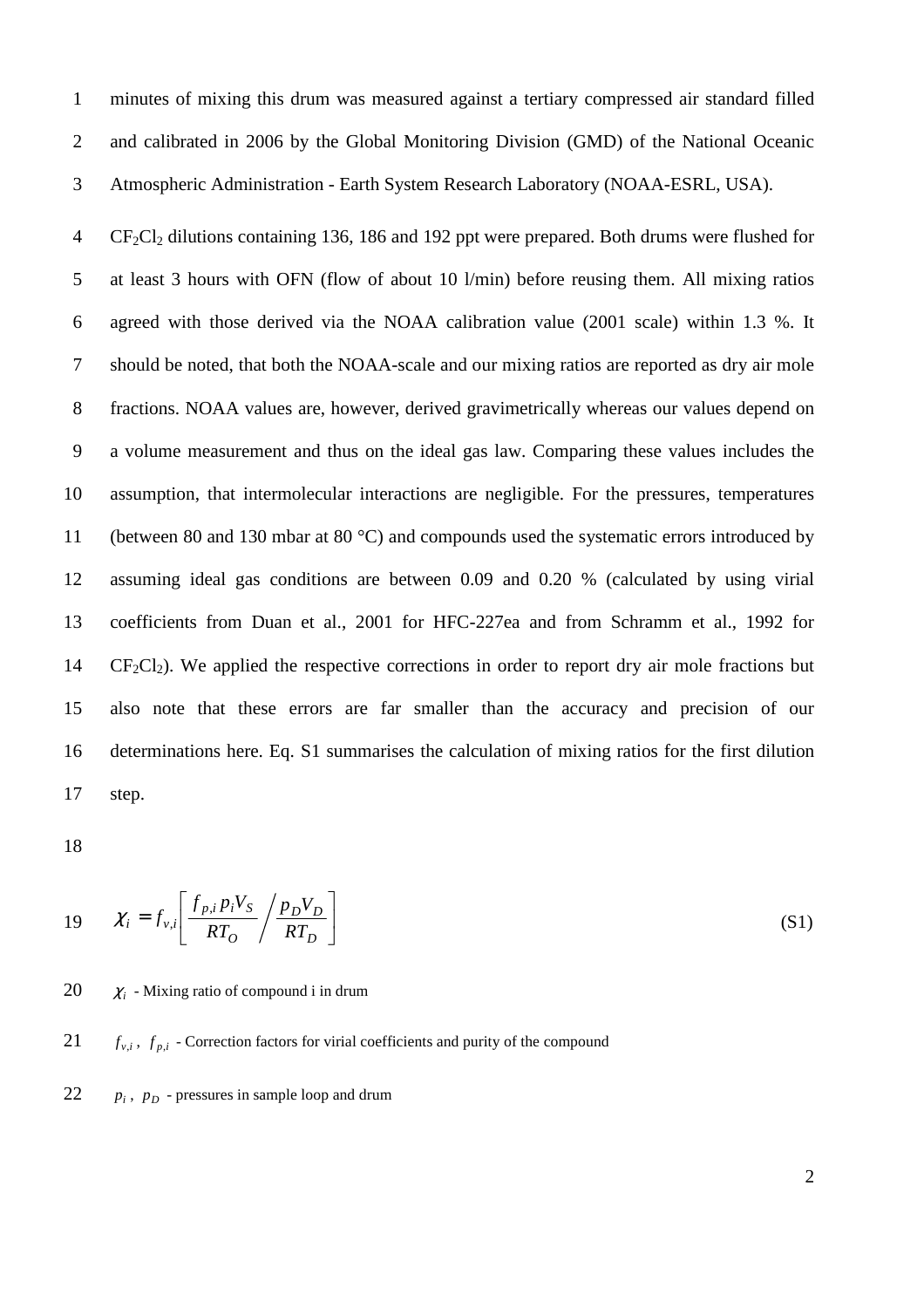- $V_s$ ,  $V_p$  Volumes of sample loop and drum
- 2  $T_0$ ,  $T_p$  Temperatures in oven and drum
- 3

4 The three prepared dilutions contained CF<sub>2</sub>Cl<sub>2</sub> and HFC-227ea (97%, obtained from Apollo 5 Scientific, UK) with mixing ratios of 144, 194 and 222 ppt for the latter. The mixing ratio 6 assigned to the NOAA standard via these dilutions was  $(0.3542 \pm 0.0064)$  ppt. As we were 7 bridging almost three orders of magnitude with this calibration we needed to make sure that 8 the response behaviour of the whole analytical procedure including pre-concentration, 9 separation, detection and retrieval was linear over that range. Thus, different amounts of the 10 same NOAA standard (49, 102, 194, 199, 224 and 301 ml) were pre-concentrated and 11 measured. The response behaviour was checked and found to be linear within the average  $1 \sigma$ 12 standard deviation of the standard not only for HFC-227ea but also for  $CF_2Cl_2$  (534.1 ppt in 13 standard), CF<sub>2</sub>ClCFCl<sub>2</sub> (79.8 ppt, NOAA 2002 calibration scale), SF<sub>6</sub> (5.95 ppt, NOAA 14 2006), and  $CF_3Br$  (3.0 ppt, NOAA 2006). Therefore we conclude that the analytical system 15 responds linearly within the given range. By propagating the average 1σ standard deviation 16 uncertainty of the dilutions (1.8 %), of the NOAA standard (1.4 %), the sample loop volume 17 (5% for each of them), the drum volume (0.5 %) and the pressure gauge (less than 0.5 %) we 18 estimate the sum of our uncertainties to be about 14 %. However, taking into account the 19 good agreement of the CFC-12 dilutions with the NOAA scale as well as the small variability 20 between calibrations for HFC-227ea (< 4 %) the total scale uncertainty is likely to be 5 % at 21 the most.

22 The complete dilution system was evaluated for blank levels which were found to be 23 consistently about 2.5 ppt for CFC-12 and 0.025 ppt for HFC-227ea. These were taken into 24 account for the mixing ratio calculation but are negligible especially for HFC-227ea. Blank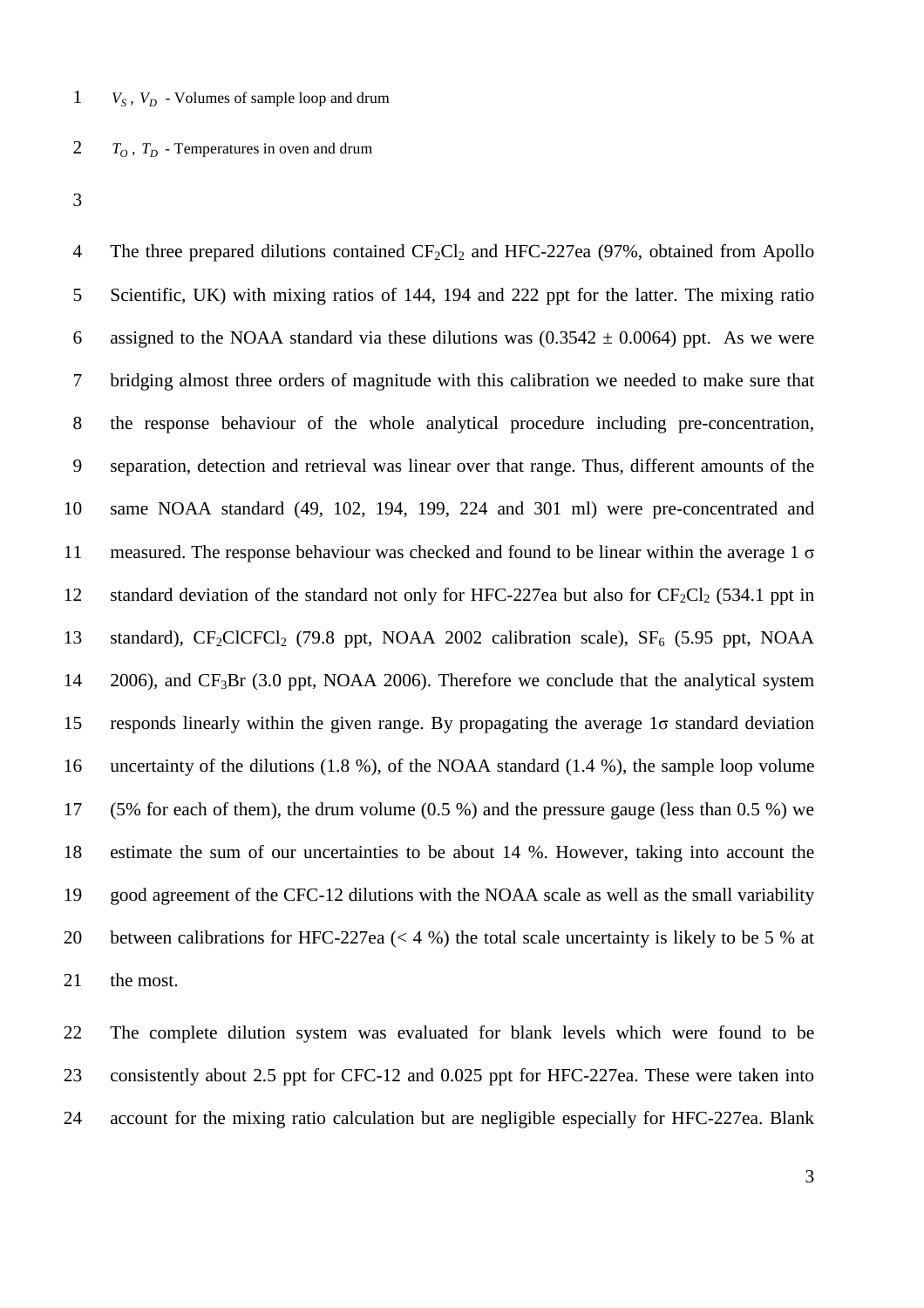- 1 levels of the pre-concentration/GC-MS system were negligible for CFC-12 and about 0.001 2 ppt for HFC-227ea.
- 3

## 4 **References**

- 5 Duan, Y. Y., Shi, L., Zhu, M. S., Han, L. Z., and Zhang, C.: Thermodynamic Properties of
- 6 1,1,1,2,3,3,3-Heptafluoropropane, Int. J. Thermophys., 22 (5), 1463-1474, 2001.

7

- 8 Schramm, B., Hauck, J., and Kern, L.: Measurements of the second virial coefficients of some
- 9 new chlorofluorocarbons and of their binary mixtures at temperatures in the range from 296 K
- 10 to 475 K, Ber. Bunsen. Phys. Chem., 96, 745-750, 1992.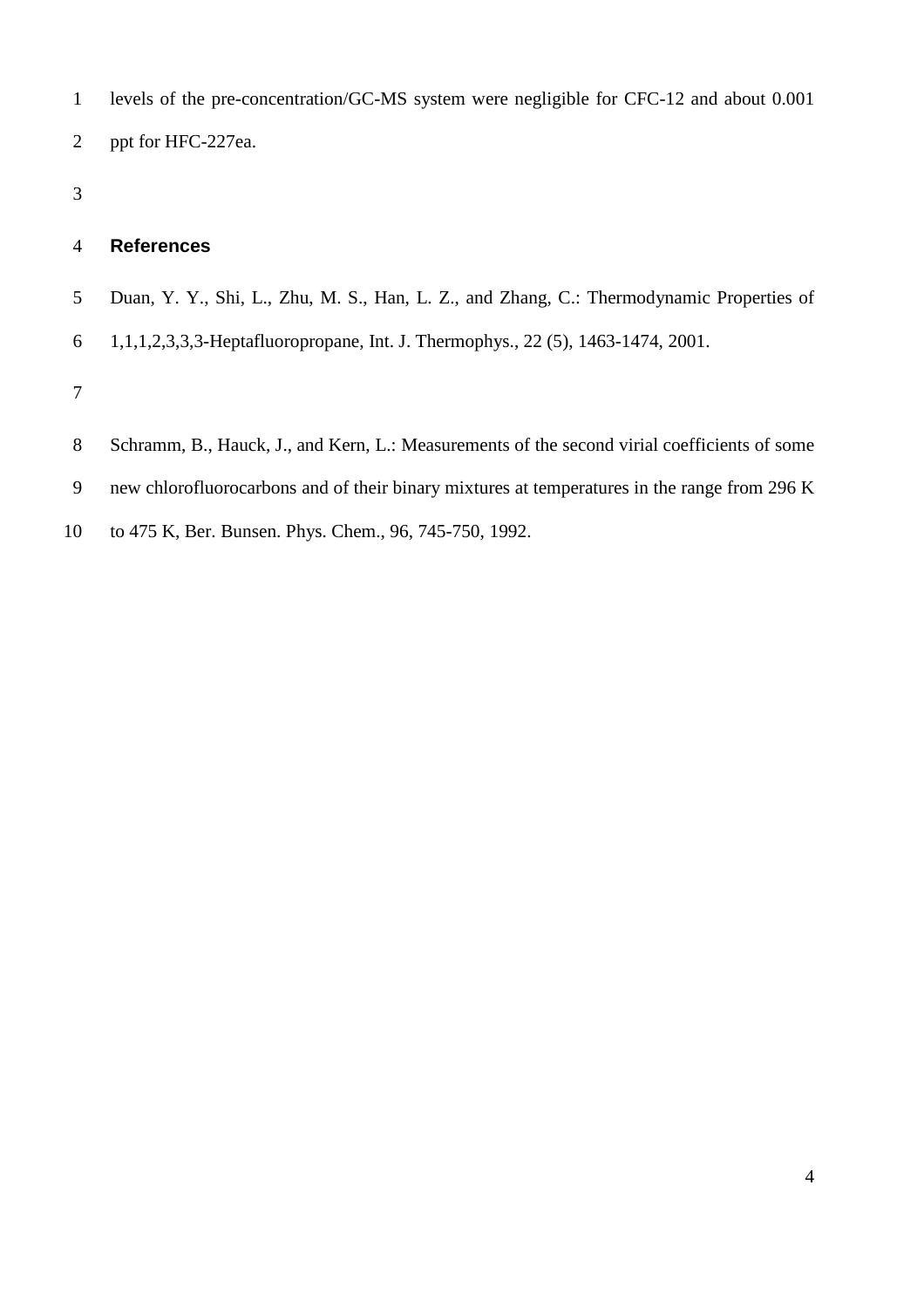

14 Figure S1. Layout of the dilution system used to calibrate HFC-227ea. At stage one (upper 15 part) a sample loop is filled with the pure compound at low pressures which are monitored by 16 a high accuracy pressure gauge PA. Low accuracy pressure gauges are used to avoid over-17 pressurisation of the system during cleaning with  $N_2$  ( $P_B$ ) and to monitor the vacuum ( $P_V$ ). 18 After filling, the sample loop is isolated and the rest of the system cleaned. Then the contents 19 of the sample loop are flushed into a 100 litre drum which is filled with  $N_2$  at atmospheric 20 pressure while maintaining the flow with a mass flow controller (MFC). Most of the system 21 used for this dilution step is heated (box) to achieve quantitative transport into the drum. For